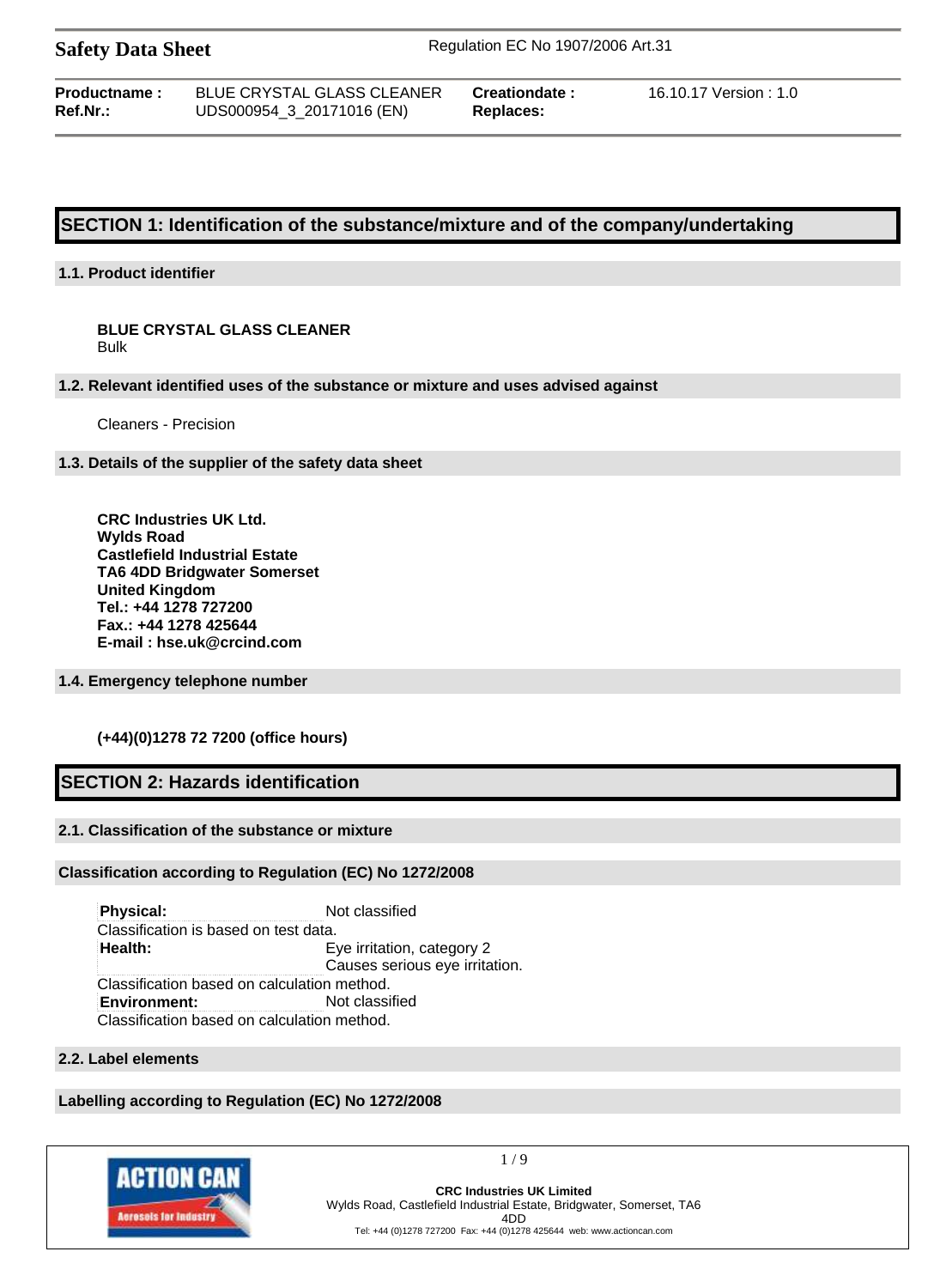| Productname: | <b>BLUE CRYSTAL GLASS CLEANER</b> | Creationdate: | 16.10.17 Version : 1.0 |
|--------------|-----------------------------------|---------------|------------------------|
| Ref.Nr.:     | UDS000954_3_20171016 (EN)         | Replaces:     |                        |

| Hazard pictogram(s):        |                                                                                                                                                                                                                            |
|-----------------------------|----------------------------------------------------------------------------------------------------------------------------------------------------------------------------------------------------------------------------|
| Signal word:                | Warning                                                                                                                                                                                                                    |
| Hazard statement(s):        | H319 : Causes serious eye irritation.                                                                                                                                                                                      |
| Precautionary statement(s): | P102: Keep out of reach of children.                                                                                                                                                                                       |
|                             | P280 : Wear protective gloves/protective clothing/eye protection/face<br>protection.                                                                                                                                       |
|                             | P305/351/338 : IF IN EYES: Rinse cautiously with water for several minutes.<br>Remove contact lenses, if present and easy to do. Continue rinsing.<br>P337/313 : If eye irritation persists: Get medical advice/attention. |

## **2.3. Other hazards**

No information available

## **SECTION 3: Composition/information on ingredients**

## **3.1. Substances**

Not applicable.

## **3.2. Mixtures**

| <b>Hazardous ingredient</b>                                     | <b>Registration</b><br>number | CAS-<br>nr. | EC-nr                                         | w/w<br>$\frac{0}{6}$ | <b>Hazard Class and Category</b>         | <b>Hazard</b><br>statement | <b>Notes</b> |
|-----------------------------------------------------------------|-------------------------------|-------------|-----------------------------------------------|----------------------|------------------------------------------|----------------------------|--------------|
| propan-2-ol; isopropyl alcohol<br>:isopropanol                  | $01-2119457558-25$ $67-63-$   |             | $\begin{array}{ l} 200 - 661 - 7 \end{array}$ | $1 - 10$             | Flam. Liq. 2, Eye Irrit. 2,<br>STOT SE 3 | H225, H319, H336 B         |              |
| <b>Explanation notes</b>                                        |                               |             |                                               |                      |                                          |                            |              |
| B: substance with national established workplace exposure limit |                               |             |                                               |                      |                                          |                            |              |
| (* Explanation phrases : see chapter 16)                        |                               |             |                                               |                      |                                          |                            |              |

## **SECTION 4: First aid measures**

#### **4.1. Description of first aid measures**

| <b>Contact with eyes:</b> | If substance has got into eyes, immediately wash out with water for at least 15<br>minutes<br>Remove contact lenses, if present and easy to do. Continue rinsing.<br>Seek medical advice |
|---------------------------|------------------------------------------------------------------------------------------------------------------------------------------------------------------------------------------|
| Contact with skin:        | Wash with water and soap.<br>Seek medical attention if irritation persists                                                                                                               |
| Inhalation:               | Fresh air, keep warm and at rest.<br>Seek medical attention if ill effects occur                                                                                                         |
| Ingestion:                | If swallowed do not induce vomiting<br>Seek medical advice                                                                                                                               |



2 / 9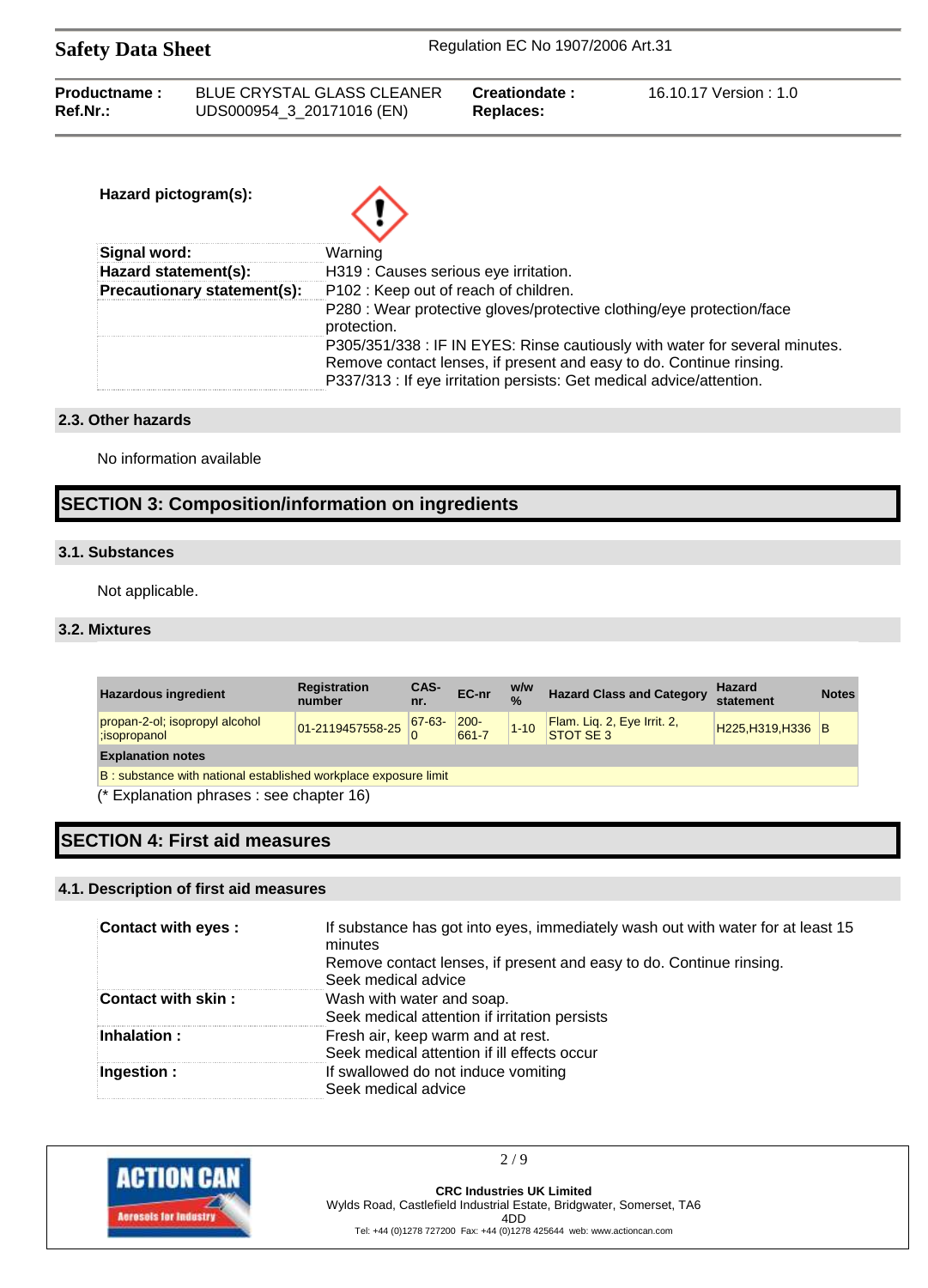| <b>Safety Data Sheet</b>           |                                                                | Regulation EC No 1907/2006 Art.31 |                        |  |
|------------------------------------|----------------------------------------------------------------|-----------------------------------|------------------------|--|
| <b>Productname:</b><br>$Ref.Nr.$ : | <b>BLUE CRYSTAL GLASS CLEANER</b><br>UDS000954_3_20171016 (EN) | Creationdate:<br>Replaces:        | 16.10.17 Version : 1.0 |  |

#### **4.2. Most important symptoms and effects, both acute and delayed**

| Inhalation :         | May cause irritation.                                   |
|----------------------|---------------------------------------------------------|
|                      | Symptoms: sore throat, cough                            |
| Ingestion :          | May cause gastrointestinal disturbances                 |
|                      | Symptoms: sore throat, abdominal pain, nausea, vomiting |
| <b>Skin contact:</b> | May cause irritation.                                   |
|                      | Symptoms: redness and pain                              |
| Eye contact :        | Irritating to eyes                                      |
|                      | Symptoms: redness and pain, impaired vision             |

#### **4.3. Indication of any immediate medical attention and special treatment needed**

| ∃General Advice : | If you feel unwell, seek medical advice (show the label where possible |
|-------------------|------------------------------------------------------------------------|
|                   | If symptoms persist always call a doctor                               |

## **SECTION 5: Firefighting measures**

#### **5.1. Extinguishing media**

foam, carbon dioxide or dry agent

#### **5.2. Special hazards arising from the substance or mixture**

May give off noxious and toxic fumes in a fire

#### **5.3. Advice for firefighters**

Keep container(s) exposed to fire cool, by spraying with water In case of fire, do not breathe fumes Wear breathing apparatus

## **SECTION 6: Accidental release measures**

#### **6.1. Personal precautions, protective equipment and emergency procedures**

Avoid contact with skin and eyes. Ensure adequate ventilation Wear suitable protective clothing including eye/face protection.

#### **6.2. Environmental precautions**

Do not allow to enter public sewers and watercourses If polluted water reaches drainage systems or water courses, immediately inform appropriate authorities

#### **6.3. Methods and material for containment and cleaning up**

Absorb spillage in suitable inert material



3 / 9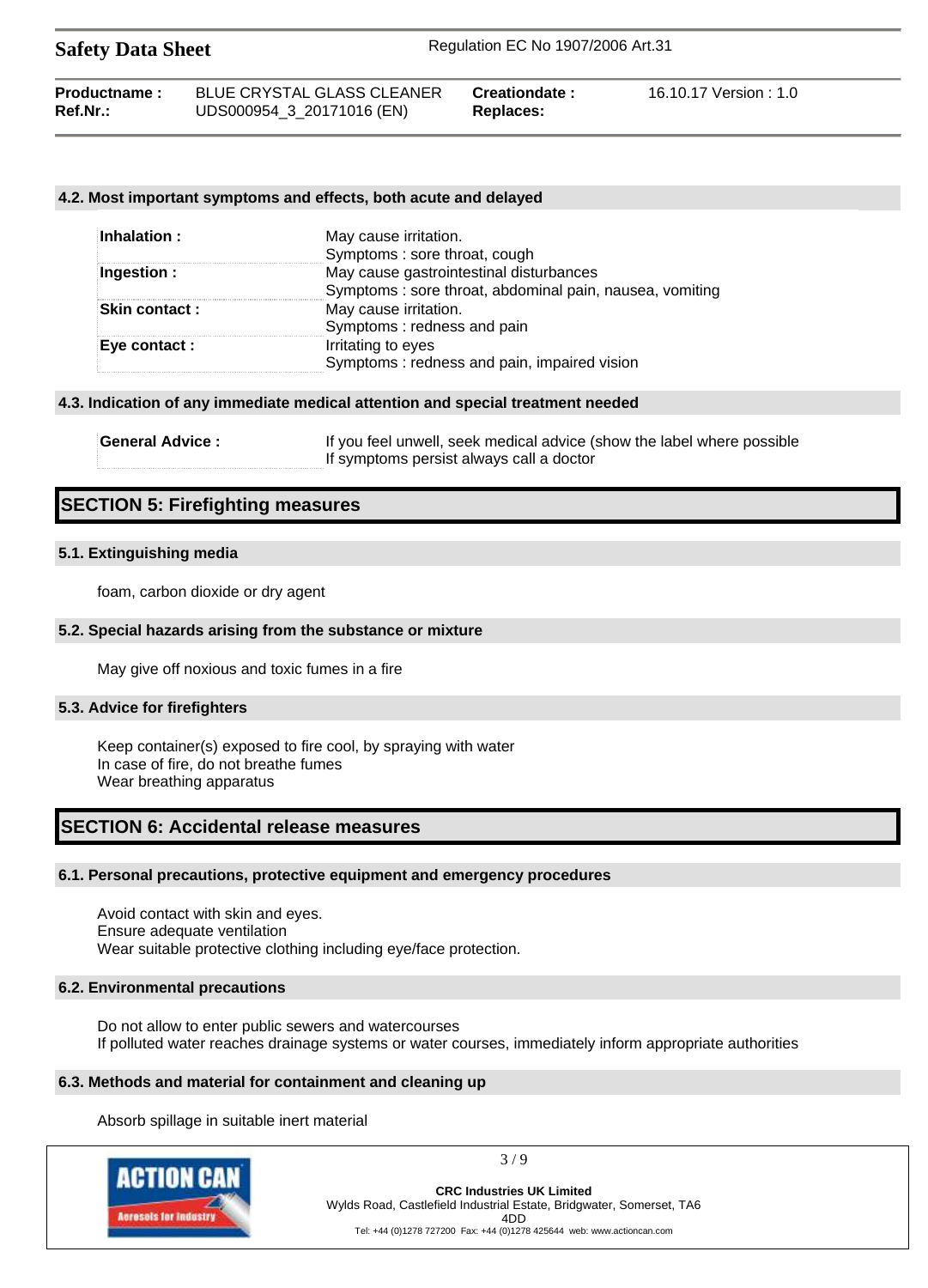| <b>Productname:</b> | BLUE CRYSTAL GLASS CLEANER | Creationdate: | 16.10.17 Version : 1.0 |
|---------------------|----------------------------|---------------|------------------------|
| Ref.Nr.:            | UDS000954_3_20171016 (EN)  | Replaces:     |                        |

#### **6.4. Reference to other sections**

For further information see section 8

## **SECTION 7: Handling and storage**

#### **7.1. Precautions for safe handling**

Do not breathe aerosols or vapours. Ensure adequate ventilation Avoid contact with skin and eyes. Wash thoroughly after use Wear protective gloves/protective clothing/eye protection/face protection. Eyewash bottles should be available

#### **7.2. Conditions for safe storage, including any incompatibilities**

Keep container tightly closed, in a cool, well ventilated place. Keep out of reach of children.

#### **7.3. Specific end use(s)**

Cleaners - Precision

## **SECTION 8: Exposure controls/personal protection**

#### **8.1. Control parameters**

#### **Exposure limits :**

| <b>Hazardous ingredient</b>                          | CAS-nr. | method      |           |
|------------------------------------------------------|---------|-------------|-----------|
| <b>EU</b> established exposure limits:               |         |             |           |
| propan-2-ol; isopropyl alcohol ; isopropanol         | 67-63-0 | <b>TWA</b>  | $400$ ppm |
|                                                      |         | <b>STEL</b> | $500$ ppm |
| National established exposure limits, United Kingdom |         |             |           |
| propan-2-ol; isopropyl alcohol ; isopropanol         | 67-63-0 | <b>TWA</b>  | $400$ ppm |
|                                                      |         | <b>STEL</b> | $500$ ppm |

#### **8.2. Exposure controls**

| <b>Control procedures:</b>  | Ensure adequate ventilation                                                                                                                                                         |
|-----------------------------|-------------------------------------------------------------------------------------------------------------------------------------------------------------------------------------|
| <b>Personal protection:</b> | Take precautions to avoid contact with skin and eyes when handling the<br>product.                                                                                                  |
|                             | It is good practice to wear gloves and to provide adequate ventilation<br>whenever using the product.<br>In all cases handle and use the product in accordance with good industrial |

4 / 9

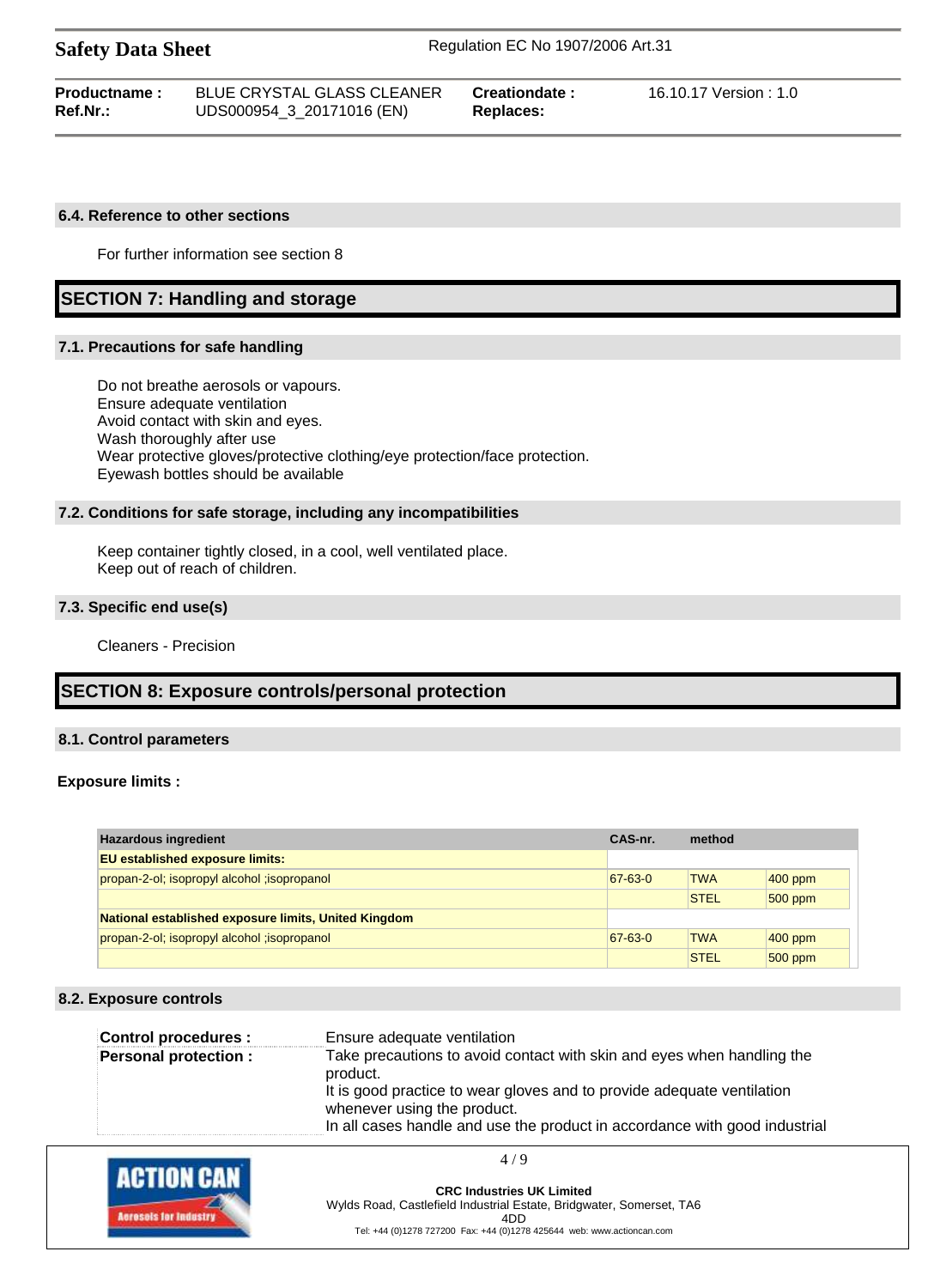| <b>Safety Data Sheet</b> |                            | Regulation EC No 1907/2006 Art.31 |                        |  |
|--------------------------|----------------------------|-----------------------------------|------------------------|--|
| Productname:             | BLUE CRYSTAL GLASS CLEANER | Creationdate:                     | 16.10.17 Version : 1.0 |  |

| inhalation:<br>recommended respiratory protection: | hygiene practices.<br>In case of insufficient ventilation, wear suitable respiratory equipment.<br>Air purifying respirator equiped with organic gas/vapor cartridge (type A)                                                                                                                             |
|----------------------------------------------------|-----------------------------------------------------------------------------------------------------------------------------------------------------------------------------------------------------------------------------------------------------------------------------------------------------------|
| hands and skin:                                    | For accidental contact the use of disposable gloves should be sufficient<br>provided they are changed immediately after a splash or spill may occur. If<br>intentional contact is expected reusable gloves should be used with a<br>breakthrough time greater than the total duration of the product use. |
| Recommended gloves:                                | <b>Nitrile</b>                                                                                                                                                                                                                                                                                            |
| eves :                                             | Wear safety eyewear according to EN 166.                                                                                                                                                                                                                                                                  |

## **SECTION 9: Physical and chemical properties**

#### **9.1. Information on basic physical and chemical properties**

**Ref.Nr.:** UDS000954\_3\_20171016 (EN) **Replaces:**

| Apperance: physical state:                           | Liquid.              |
|------------------------------------------------------|----------------------|
| colour:                                              | Blue.                |
| odour:                                               | Characteristic odor. |
| pH :                                                 | 8.5                  |
| Boiling point/range:                                 | Not available.       |
| Flash point:                                         | 61 °C                |
| <b>Evaporation rate:</b>                             | Not available.       |
| <b>Explosion limits: upper limit: Not available.</b> |                      |
| lower limit:                                         | Not available.       |
| Vapour pressure :                                    | Not available.       |
| <b>Relative density:</b>                             | $0.975$ g/cm3.       |
| Solubility in water:                                 | Soluble in water     |
| Auto-ignition:                                       | Not available.       |
| <b>Viscosity :</b>                                   | Not available.       |

#### **9.2. Other information**

## **SECTION 10: Stability and reactivity**

#### **10.1. Reactivity**

No hazardous reactions known if used for its intended purpose

#### **10.2. Chemical stability**

Stable

#### **10.3. Possibility of hazardous reactions**

In case of fire, do not breathe fumes May give off noxious and toxic fumes in a fire

#### **10.4. Conditions to avoid**



5 / 9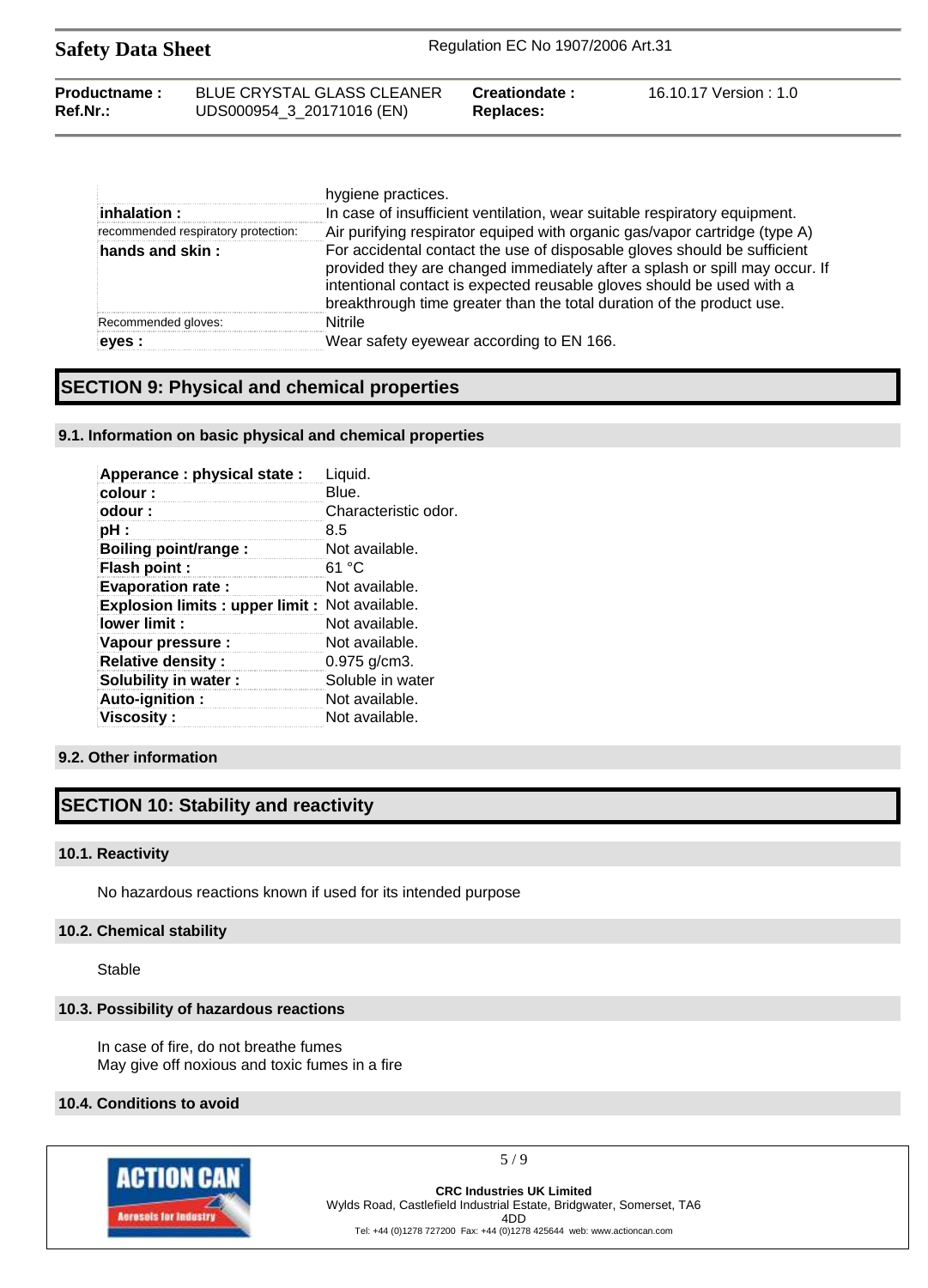| Productname: | <b>BLUE CRYSTAL GLASS CLEANER</b> | Creationdate : | 16.10.17 Version : 1.0 |
|--------------|-----------------------------------|----------------|------------------------|
| Ref.Nr.:     | UDS000954_3_20171016 (EN)         | Replaces:      |                        |
|              |                                   |                |                        |

heat

#### **10.5. Incompatible materials**

Strong oxidising agent

#### **10.6. Hazardous decomposition products**

CO,CO2

## **SECTION 11: Toxicological information**

#### **11.1. Information on toxicological effects**

| acute toxicity:                                               | based on available data the classification criteria are not met |
|---------------------------------------------------------------|-----------------------------------------------------------------|
| skin corrosion/irritation:                                    | based on available data the classification criteria are not met |
| serious eye damage/irritation: Causes serious eye irritation. |                                                                 |
| respiratory or skin<br>sensitisation:                         | based on available data the classification criteria are not met |
| germ cell mutagenicity:                                       | based on available data the classification criteria are not met |
| carcinogenicity:                                              | based on available data the classification criteria are not met |
| toxicity for reproduction:                                    | based on available data the classification criteria are not met |
| <b>STOT-single exposure:</b>                                  | based on available data the classification criteria are not met |
| <b>STOT repeated exposure:</b>                                | based on available data the classification criteria are not met |
| aspiration hazard:                                            | based on available data the classification criteria are not met |

#### **Information on likely routes of exposure:**

| Inhalation:          | May cause irritation.                   |
|----------------------|-----------------------------------------|
| Ingestion :          | May cause gastrointestinal disturbances |
| <b>Skin contact:</b> | May cause irritation.                   |
| Eye contact :        | Irritating to eyes                      |

#### **Toxicological data :**

| <b>Hazardous ingredient</b>                  | CAS-nr.       | method          |                |
|----------------------------------------------|---------------|-----------------|----------------|
| propan-2-ol; isopropyl alcohol ; isopropanol | $67 - 63 - 0$ | LD50 oral rat   | 5840 mg/kg     |
|                                              |               | LC50 inhal.rat  | $> 25000$ mg/l |
|                                              |               | LD50 derm.rabit | 13900 mg/kg    |

## **SECTION 12: Ecological information**

### **12.1. Toxicity**

Not classified



6 / 9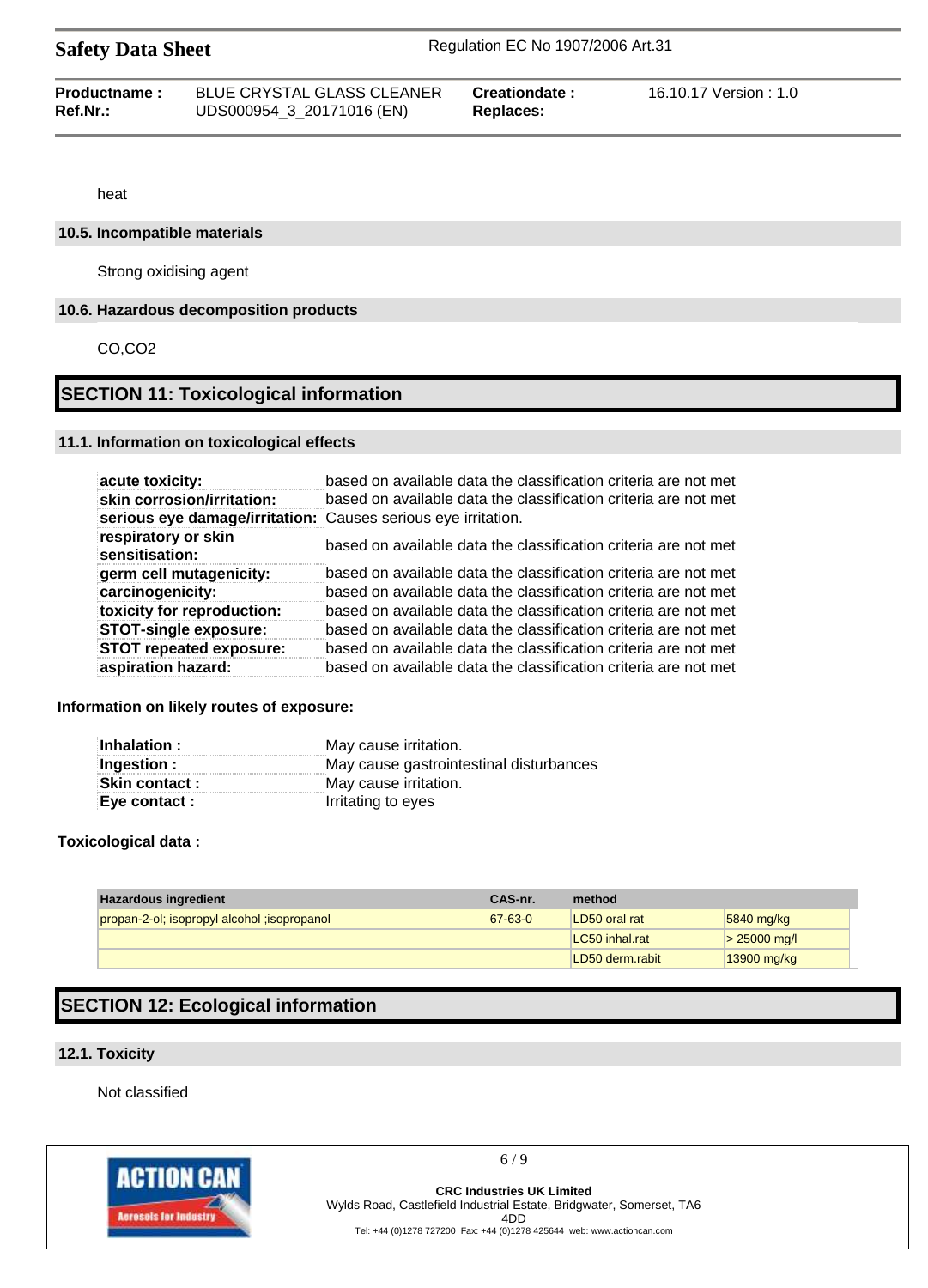| Productname: | <b>BLUE CRYSTAL GLASS CLEANER</b> | Creationdate : | 16.10.17 Version : 1.0 |
|--------------|-----------------------------------|----------------|------------------------|
| $Ref.Nr.$ :  | UDS000954_3_20171016 (EN)         | Replaces:      |                        |
|              |                                   |                |                        |

### **Ecotoxicological data:**

| <b>Hazardous ingredient</b>                  | CAS-nr.       | method       |                     |
|----------------------------------------------|---------------|--------------|---------------------|
| propan-2-ol; isopropyl alcohol ; isopropanol | $67 - 63 - 0$ | $IC50$ algae | $1000 \text{ mq/l}$ |
|                                              |               | LC50 fish    | 9640 mg/l           |
|                                              |               | EC50 daphnia | $ 9714 \text{ m}q$  |

#### **12.2. Persistence and degradability**

No information available

#### **12.3. Bioaccumulative potential**

No information available

#### **12.4. Mobility in soil**

Soluble in water

### **12.5. Results of PBT and vPvB assessment**

No information available

#### **12.6. Other adverse effects**

No information available

## **SECTION 13: Disposal considerations**

#### **13.1. Waste treatment methods**

| <b>Product :</b>               | This material and its container must be disposed of in a safe way.                                   |
|--------------------------------|------------------------------------------------------------------------------------------------------|
|                                | Do not discharge into drains or the environment, dispose to an authorised<br>waste collection point. |
| <b>Contaminated packaging:</b> | Disposal should be in accordance with local, state or national legislation                           |

# **SECTION 14: Transport information**

### **14.1. UN number**

UN-number : Not classified as hazardous for transport

#### **14.2. UN proper shipping name**

Proper shipping name: Not applicable.



7 / 9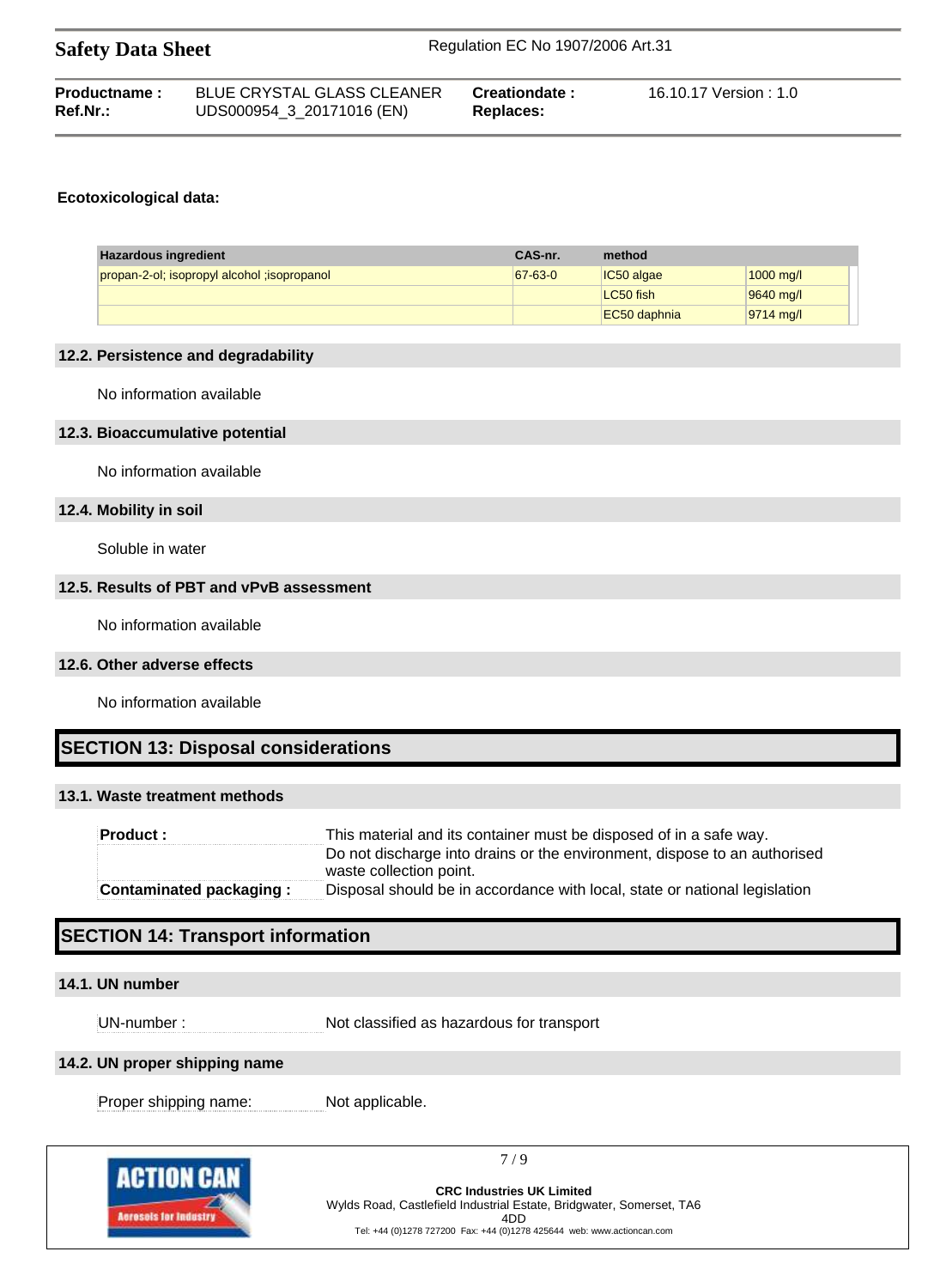| <b>Safety Data Sheet</b>               |                                                                | Regulation EC No 1907/2006 Art.31 |                        |  |
|----------------------------------------|----------------------------------------------------------------|-----------------------------------|------------------------|--|
| <b>Productname:</b><br><b>Ref.Nr.:</b> | <b>BLUE CRYSTAL GLASS CLEANER</b><br>UDS000954_3_20171016 (EN) | Creationdate:<br>Replaces:        | 16.10.17 Version : 1.0 |  |

#### **14.3. Transport hazard class(es)**

Class: Not applicable. ADR/RID - Classification code: Not applicable.

#### **14.4. Packing group**

Packing group: Not applicable.

#### **14.5. Environmental hazards**

ADR/RID - Environmentally hazardous: No IMDG - Marine pollutant: No IATA/ICAO - Environmentally **hazardous:** hazardous:

#### **14.6. Special precautions for user**

IMDG - Ems: Not applicable.

#### **14.7. Transport in bulk according to Annex II of MARPOL and the IBC Code**

Not applicable.

#### **SECTION 15: Regulatory information**

#### **15.1. Safety, health and environmental regulations/legislation specific for the substance or mixture**

The Safety Data Sheet is compiled according to the current European requirements. EU-directive 99/45/EC Regulation (EC) No 1272/2008 (CLP) Regulation (EC) No 1907/2006 (REACH)

#### **15.2. Chemical safety assessment**

No information available

## **SECTION 16: Other information**

|                        | *Explanation hazard statements: H225 : Highly flammable liquid and vapour. |
|------------------------|----------------------------------------------------------------------------|
|                        | H319 : Causes serious eye irritation.                                      |
|                        | H336 : May cause drowsiness or dizziness.                                  |
| acronyms and synonyms: | $TWA = time weight average$                                                |
|                        | STEL = short time exposure limit                                           |
|                        | $VOC = volatile organic compounds$                                         |
|                        | PBT = persistant bioaccumulative toxic                                     |
|                        | $vPvB = very$ persitant very bioaccumulative                               |



8 / 9